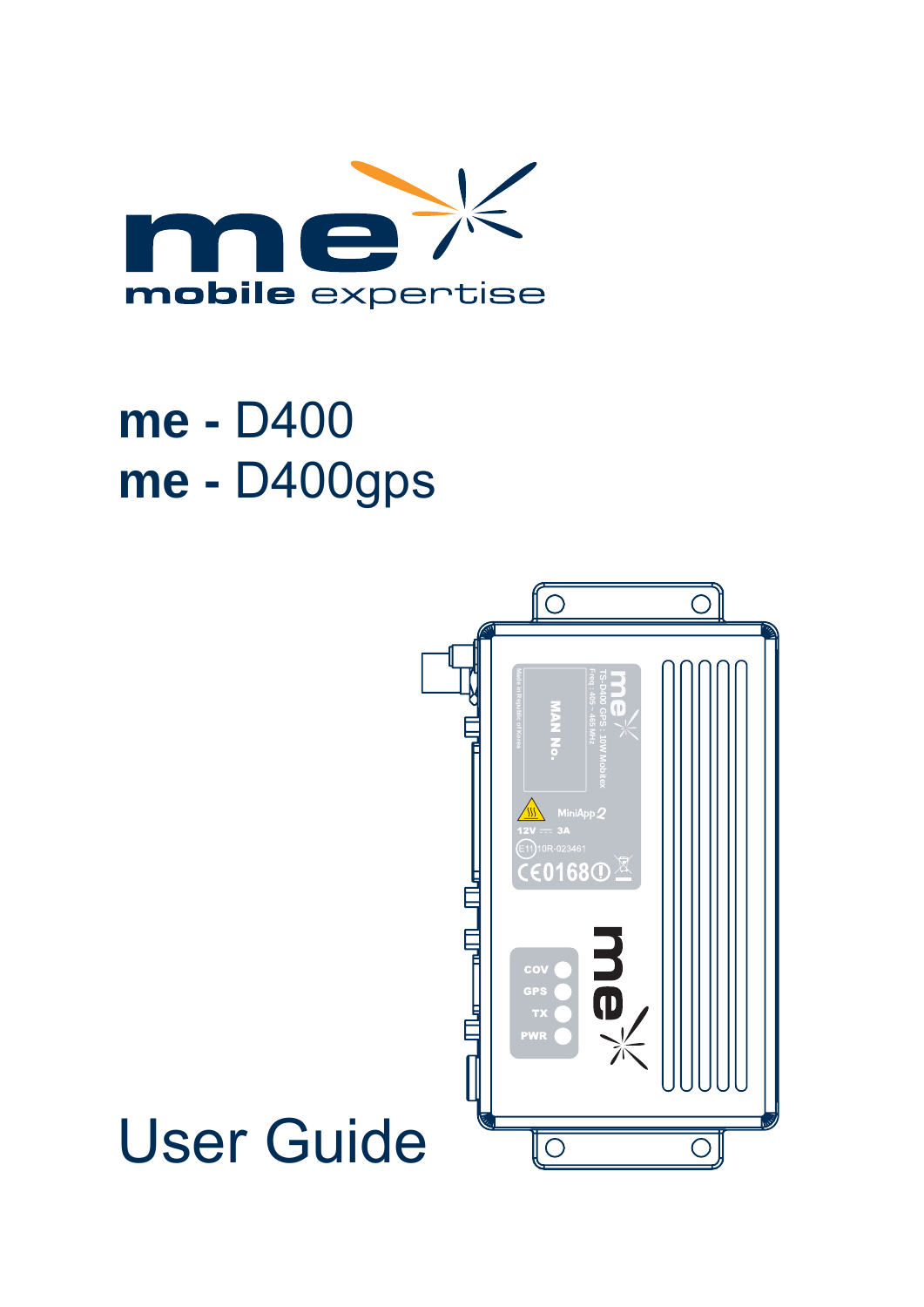# **Contents**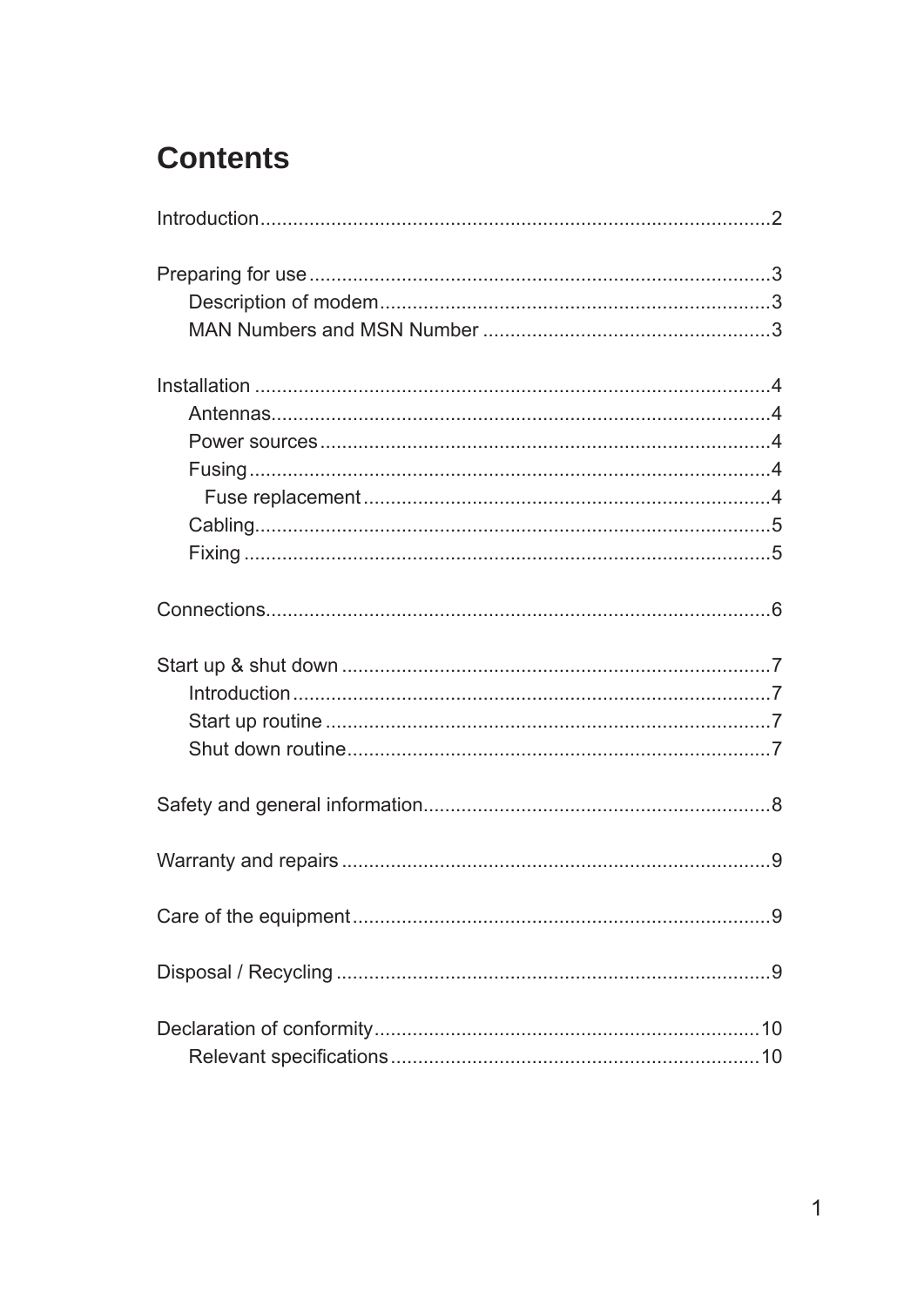# **Introduction**

The me-D400 range is a 10 Watt Wide-band (405 to 465MHz) radio data modem for use on the 8kB/s Mobitex Networks.

The me-D400 offers, as standard, a serial data interface conforming to MASC standard together with PacketAT, which simplifies communication, and a telemetry interface which provides up to 12 configurable data lines.

The me-D400 is housed in a rugged cast-aluminium box sealed to IEC 529 (IP54) making it suitable for a wide range of mobile and fixed applications.

All me-D400 modem units meet the essential requirements of the relevant European directives. In order to maintain this compliance the installation and safety information must be adhered to at all times.

- The me-D400 modem must only be installed where unintentional contact cannot be made. The surface of the device may be hot to touch under certain transmit conditions. A warning label is permanently displayed as part of the equipment rating label affixed to the lid. The me-D400 is not designed for permanent transmission, it is a packet data system. When used for packet data, the me-D400 will operate just slightly warm under most conditions. ●
- When fitting the modem into a fixed installation, such as a vehicle for example, care must be taken in the routing of all cabling such that the insulation cannot become damaged. ●
- The inline "quick blow" fuse rating of 4 amps must not be exceeded at any time. See Fusing (under Installation) for further instructions ●
- The recommended supply sources for use with the me-D400 are a standard 12 volt vehicle battery but is capable of operating in the range (10.8V  $\sim$ 15.6V). ●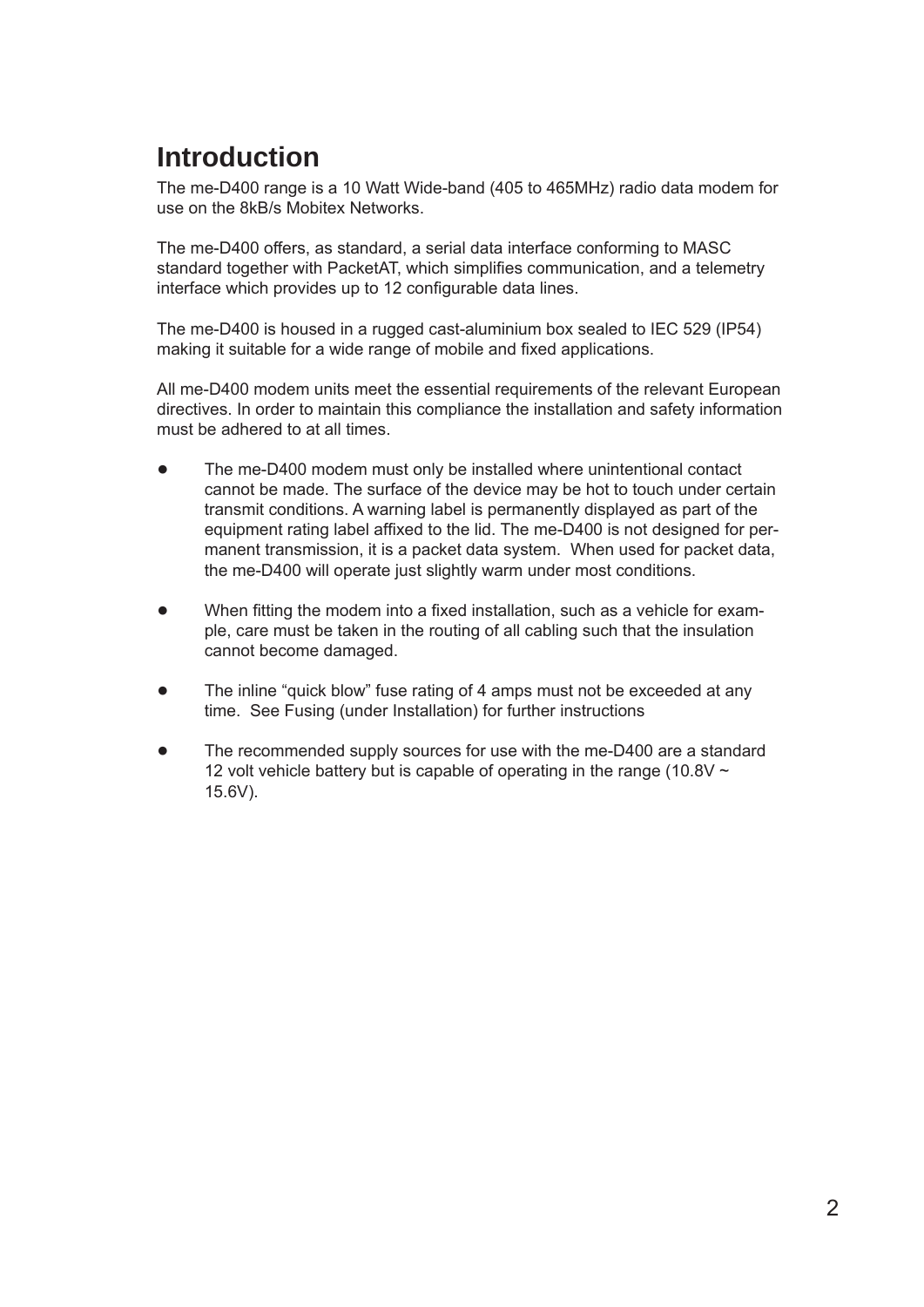# **Preparing for use**

#### **Description of modem**



- **1** Power input (2 pin or 4 pin including ignition line depending on the model number)
- **2** RS232 control port (MASC, PacketAT): 9-way d-type
- **3** Telemetry/Serial TTL port (Masc, Debug, GPS): 25 way d-type
- **4** Aux
- **5** GPS antenna connector: SMA, if fitted
- **6** Mobitex antenna connector: TNC
- **7** LED's:
	- **A**) Orange Mobitex coverage
	- **B**) Yellow GPS coverage
	- **C**) Green Transmitting / programming indicator
	- **D**) Red power (power to unit and switched on)

The modem can be attached to any surface by using suitable size screws through the 5 mm holes in the mounting flanges.

#### **MAN Numbers and MSN Number**

The Mobitex Access Number (MAN) or subscription number is a unique number allocated to the radio modem when network connection is granted. The MAN number must be programmed into the modem by the supplier of the modem or the Network operator.

The Mobitex Security Number (MSN) is programmed into the modem during manufacture. It is unique to the modem and is registered by the Network Operator to confirm valid use of the network. Any attempt to alter this number will result in the permanent failure of the modem.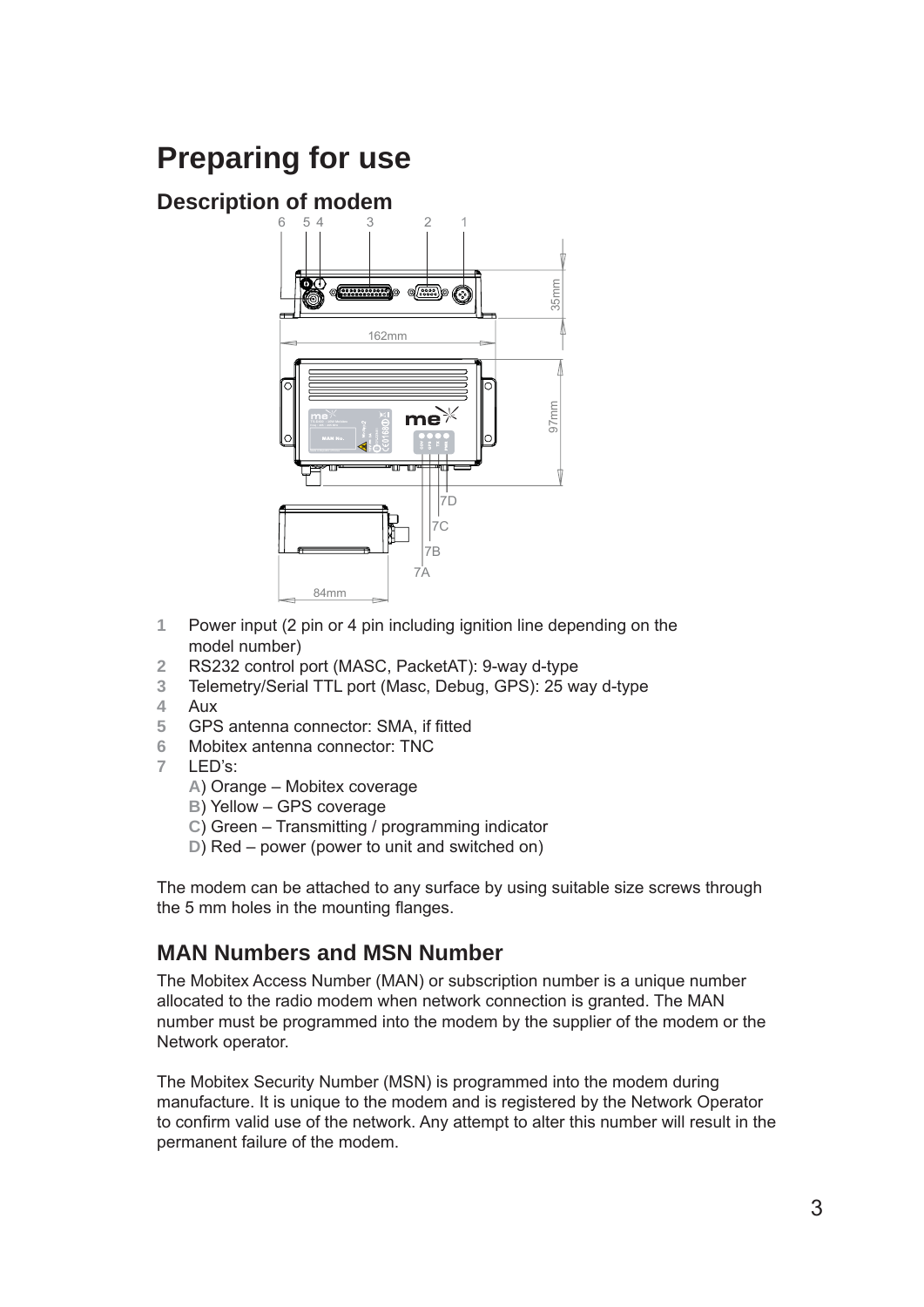### **Installation**

#### **Antennas**

It is important that any antennas are installed in a suitable location with an adequate ground plane. Ideally, multiple antennas should be separated by a minimum of a wavelength (at the lowest frequency), whilst still retaining a good ground plane for each antenna. Therefore, for a 400MHz system, the ideal separation should be a minimum of 0.75m. With the use of composite materials, especially on trucks, materials may have to be used to fabricate a suitable ground plane.

**Warning**: If installing an antenna on a vehicle roof for example, ensure a 0.8m separation to occupants is maintained. This is particularly important where prolonged exposure is likely, e.g. the driver

#### **Power sources**

It is important that a "clean" source of power is used for the 12V supply to the modem. Ideally, this is achieved by taking the supply directly from the battery terminals (or the fuseboard, if the battery is not accessible). Ensure that the cables from the battery to the power point are substantial to avoid voltage drops etc.

Note: The me-D400 power lead should have the red wire connected to +12V DC and the black wire connected to –ve (0V). Failure to wire the me-D400 correctly will cause damage and invalidate the warranty. Where a third ignition sense wire is required connect the brown (IGN) to the ignition line of the vehicle.

Frequently, either a large voltage glitch, or total loss of voltage may be observed on some vehicles at start-up. The loss of voltage to a me-D400 system can be avoided by the use of a small 12V lead acid battery and routing diode. See the Application Notes for further information.

It is recommended that star earthing, close to or at the battery, is used for all connections to the –ve terminal of equipment. This avoids the possibility of earth loops. These simple precautions ensure that the me-D400 continues to function under adverse conditions.

Important Note: The modem should have power applied to the circular power connector at all times. It should be turned on and off using DTR or the ignition line but not both. If there is a risk of power failure , then back-up supply is required to maintain the integrity of the Mobitex network (prevents the risk of lost messages).

#### **Fusing**

It is recommended that fuses for the me-D400, and any associated equipment, are located in a place away from the main fusebox. The inline "quick blow" fuse rating of 4 amps must not be exceeded at any time.

#### **Fuse replacement**

The fuse fitted is a F4A L250V. It is a 4 Amp fast blow glass fuse measuring 32mm x 6mm. Only replace with the same type fuse, e.g. Farnell Part No. 799-956.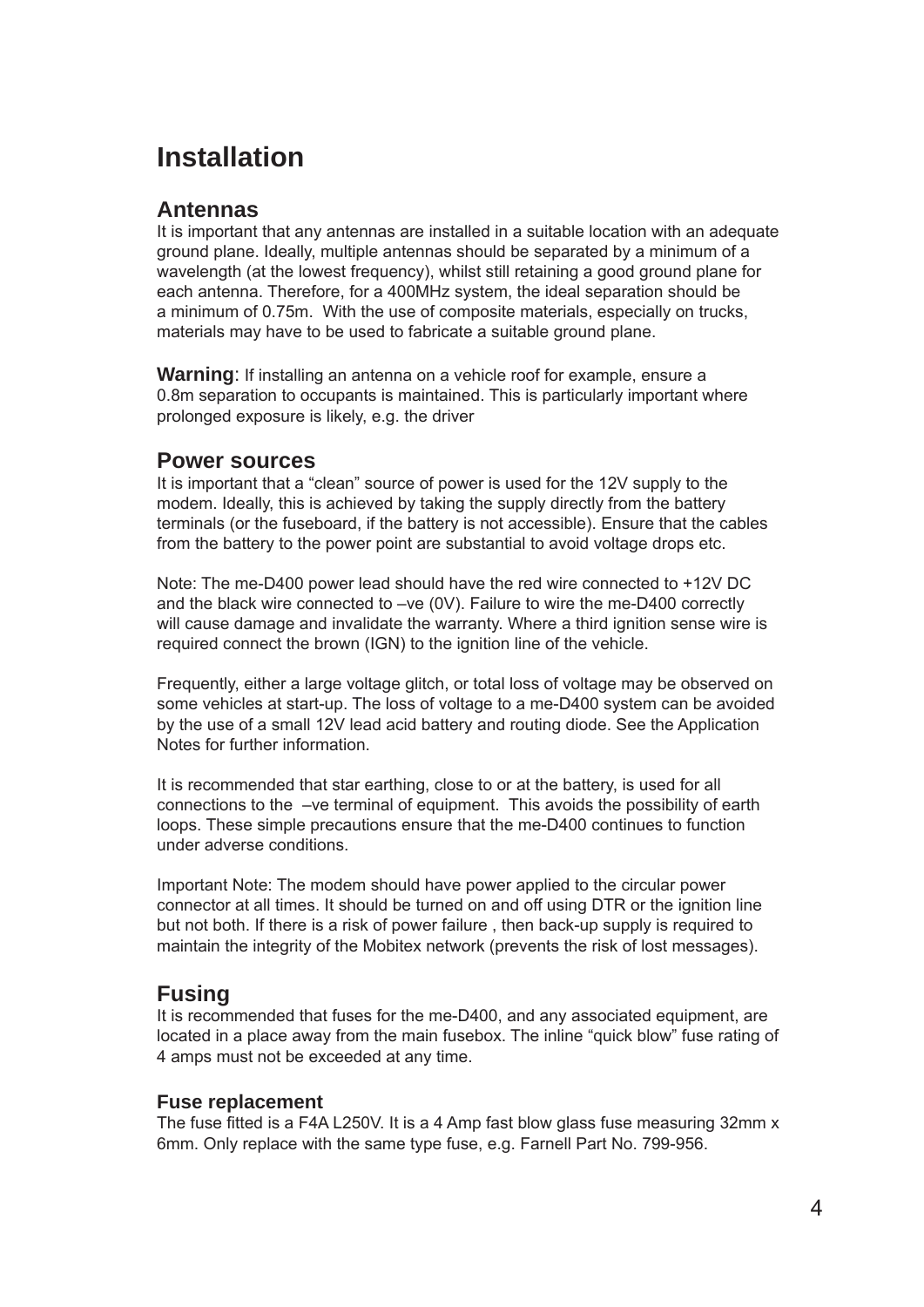#### **Cabling**

A variety of accessory cables are available which we recommend are used to interface to the me-D400. Please contact supplier for further details.

If possible, run RF cables separately from other cables and keep RF cables apart from one another to avoid interference / coupling.

When fitting the modem into a fixed installation, such as a vehicle for example, care must be taken in the routing of all cabling such that the insulation cannot become damaged.

#### **Fixing**

We recommend that the me-D400 is securely fixed to a surface, either directly, or with a suitable bracket. The fixing hole centre dimensions are as shown.



Note: We do not recommend that the me-D400 is fixed by cable ties to any wiring looms.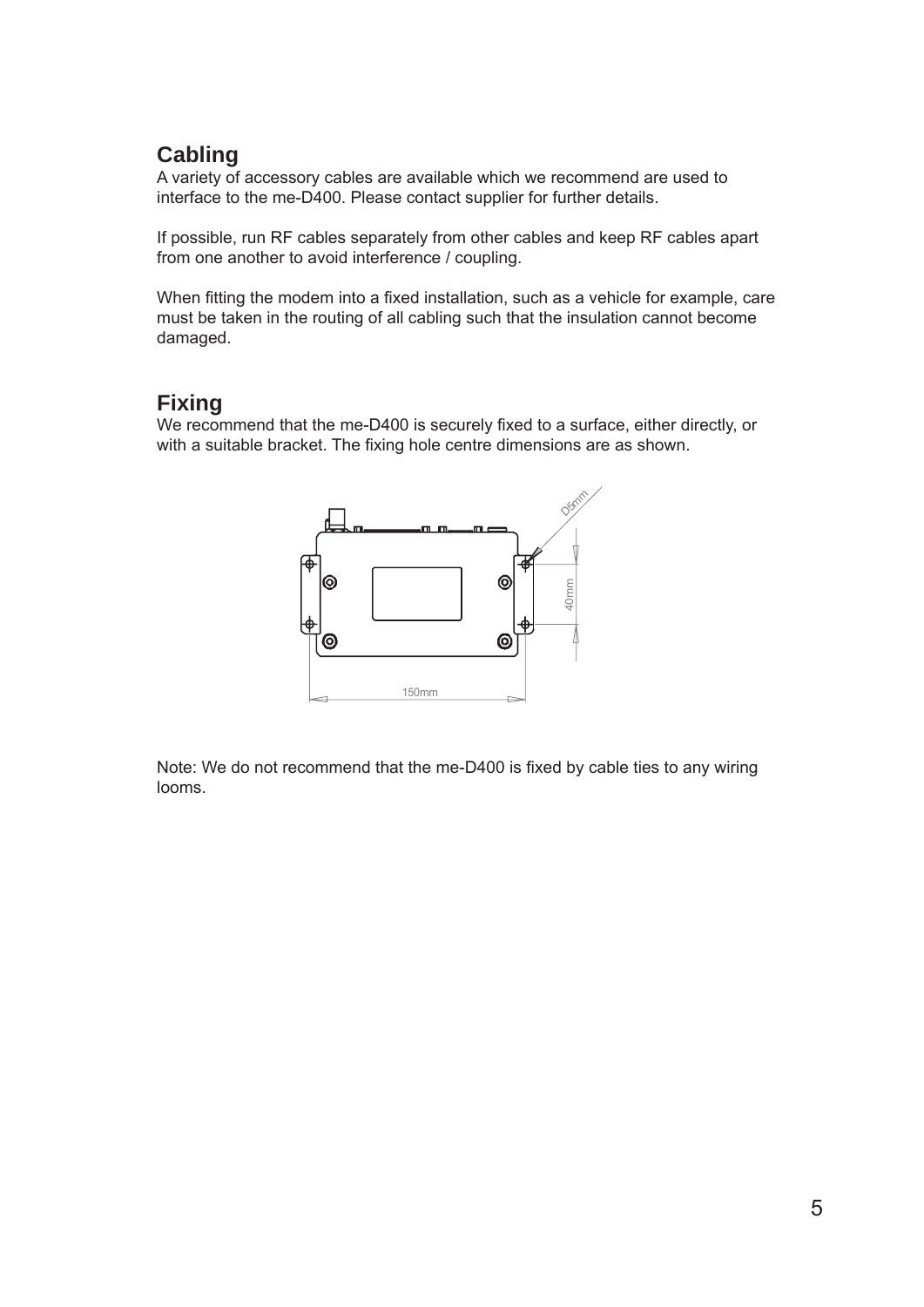# **Connections**

There are two types of power connection available, normally depending on whether GPS is fitted or not. The 2 pin circular connector is for connection to the power supply only, when no GPS is fitted, whereas the 4 pin circular connector includes an ignition line. This ignition line can be used to power up the modem, or alternatively the modem can be powered up by asserting the DTR (Data Terminal Ready) line (see application notes).

The Mobitex antenna connector is a TNC female and the GPS antenna connector, if fitted, is an SMA female.

The me-D400 has a standard 9 way D-Type RS232 port, the MASC control port, which includes the DTR pin (see application notes).

The standard 25 way D-Type socket is the TTL interface representation of the RS232 connector. It is the telemetry serial port which outputs the GPS, MASC, Debug and programmable input/output lines. Please refer to the Application Notes for further information. If standard RS232 signal levels are required on the D25 socket, a separate accessory lead is available to provide the necessary signal inversion from TTL level to true RS232.

The MiniApp pin source current is 0.4mA when the output is high and 1.4mA when the output is low. RS232 level signals are +4.5v to +12v for an asserted signal and –4.5v to –12v for a de-asserted signal. Pins 2 to 8, 20 and 22 are standard RS232 pin connections. Pin 1 is +5V and not ground as per RS232.

Note: Incorrect connection may damage the modem and will invalidate the warranty.

It is recommended that any unused pins are pulled to their de-asserted level with a 47K resistor. This is particularly important if the MASC Port is not used, to avoid any unnecessary interrupts caused by floating pins slowing down the modem. The MiniApp lines are polled, but allowing them to float causes extra messages to be sent, which if configured, can cause lines to be blocked awaiting replies. Refer to the Application Notes.

Note: The me-D400 Application Notes, and free demonstration software, are available from the Mobile Expertise Global Web Site, www.mobile-expertise.co.uk.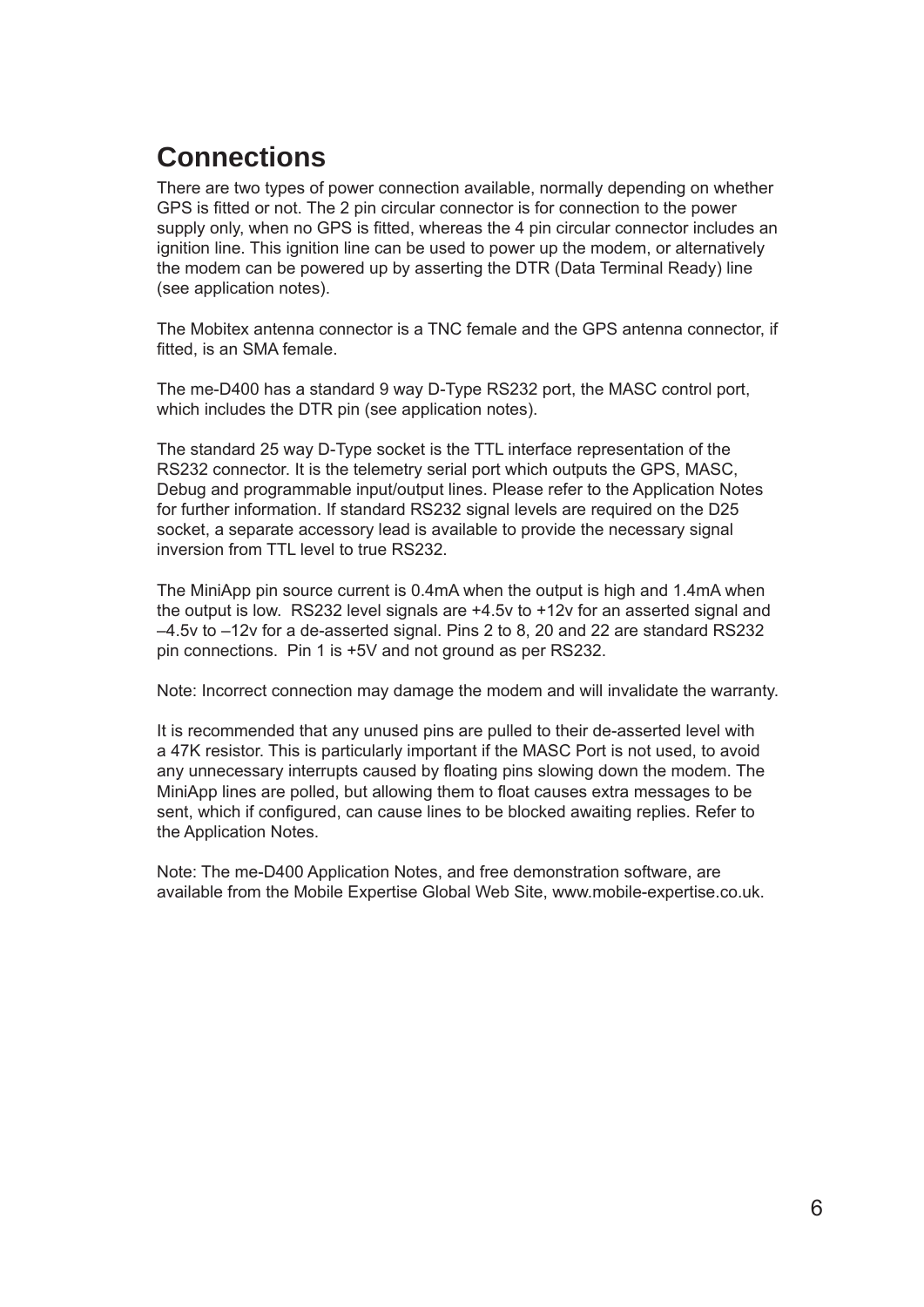### **Start up and shutdown**

#### **Introduction**

The me-D400 operates on the Mobitex networks using Mobitex Asynchronous Control Protocol (MASC Protocol). The me-D400 modem is preconfigured for use with MASC as shipped from Mobile Expertise Global. Therefore, if only MASC is required, the modem is ready for use immediately.

If additional features, such as input/output lines are to be used, the modem will need to be configured. Please refer to the Application Notes. This may also include PacketAT, which is a simple protocol which "sits on top of" MASC and provides communication between modems. PacketAT is described in the Application Notes.

#### **Start up routine**

Please refer to the Application Notes.

**Important Note:** The modem should have power applied to the connector at all times, but it is powered up by using either the ignition line or the DTR command (RS232 port or TTL port). Once power has been applied to the mode, the modem will begin its power up procedure after a 240mS delay.

The modem will start with all pins of the D25 at a ground state with the exception of the DTR pin, which has an internal bias resistor to bias this high. The DTR pin should be taken to ground as a clean edge during a clean power supply condition.

#### **Shut down routine**

The modem should never be powered down by interrupting the power as this will leave the modem as active non contactable on the network, and stop the modem saving important information at power down. The modem should always be correctly shutdown, using commands as detailed in the application notes. The method depends on whether Miniapp is configured or the MASC port is used, or both.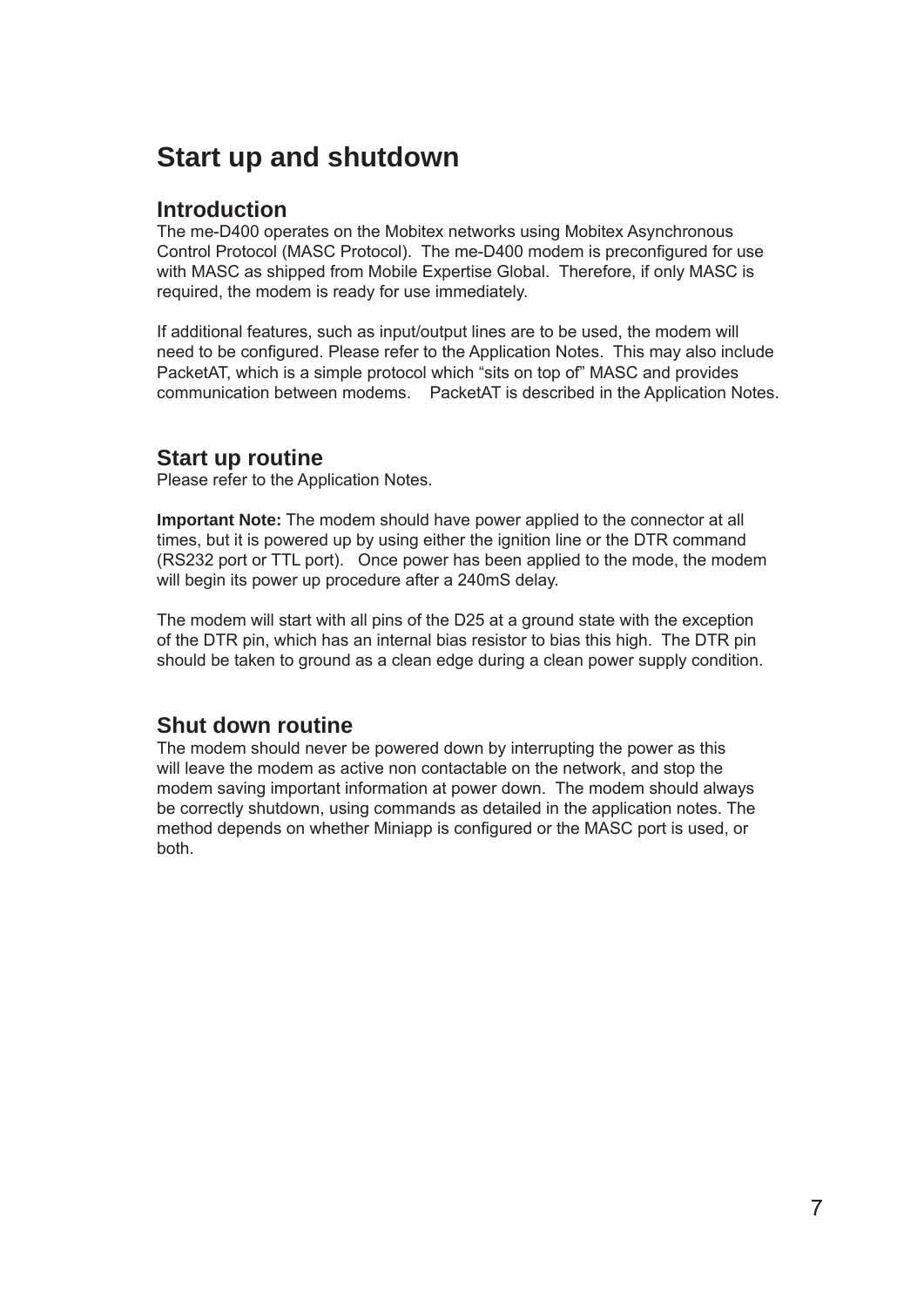### **Safety and general information**

Important information on safe and efficient use of your Radio device

#### **Exposure to radio frequency energy**

Your modem is a high power radio transceiver. When it is on, it receives and also sends out radio frequency (RF) signals. To help minimise human exposure to RF electromagnetic energy, keep transmission time to 50% or less.

As with all radio devices, holding the antenna affects transmission quality and may cause the radio to operate at a higher power level than required. Do not hold the antenna when the radio is in use.

Do not use radios with damaged or modified antenna, this may violate compliance with relevant international standards.

Where prolonged human exposure is likely, the minimum separation from the antenna should be 0.8m.

#### **Electromagnetic interference/compatibility**

Most modern electronic equipment is shielded from RF energy. However certain electronic equipment may not be shielded against RF signals. The modem needs to be switched off in any facility where posted notices instruct you to do so to avoid electromagnetic interference or compatibility conflicts. Special care should be taken near facilities such as hospitals or health care centres which may be using equipment that is sensitive to external RF energy.

#### **Medical devices (Pacemakers)**

If you use any personal medical device, consult the manufacturer of your device to determine it is adequately shielded from RF energy. Your physician may be able to assist you in obtaining this information.

#### **Vehicles with airbags**

Air bags inflate with great force. Do not place a radio in the area over an airbag or in the airbag deployment area, any radio may be propelled with great force and cause serious injury to the occupant of the vehicle.

#### **Potentially explosive atmospheres**

Turn off your modem prior to entering any area with a potentially explosive atmosphere, unless it is a radio type especially qualified for use in such areas. Do not remove install or charge batteries in such areas. Sparks in potentially explosive atmospheres can cause an explosion or fire resulting in bodily injury or death. Potentially explosive atmospheres include fuelling areas such as petrol stations, below decks on boats, fuel or chemical transfer or storage facilities, vehicles using liquid petroleum gas (such as propane or butane); areas where the air contains chemicals or particles such as grain, dust or metal powders, and any other area where you would normally be advised to turn off your vehicle engine. Areas with potentially explosive atmospheres are often but not always posted.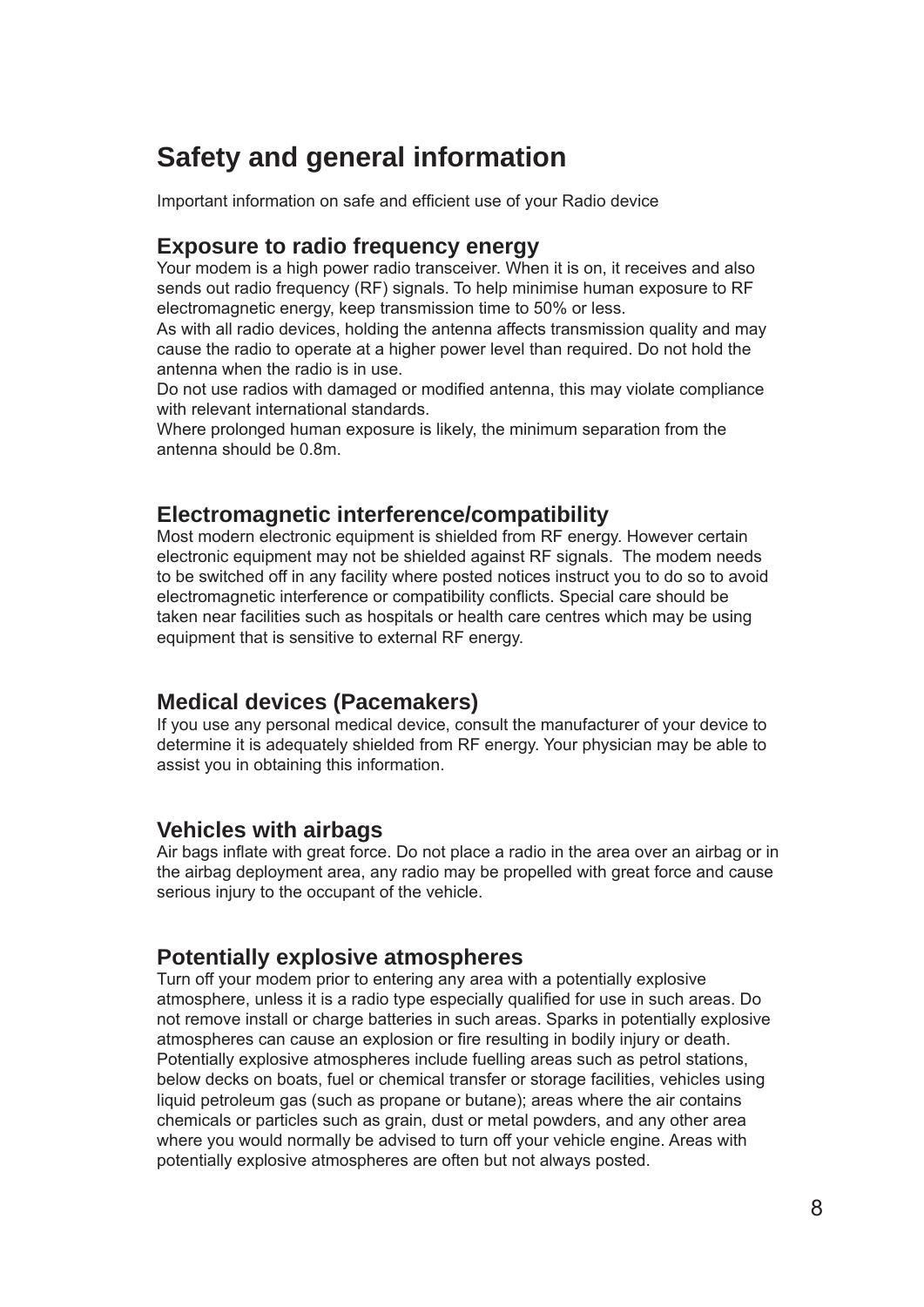# **Warranty and repairs**

The me-D400 is a low maintenance device. Once installed it requires no ongoing maintenance.

In the event that your Mobile Expertise Global D400 modem needs repair, return your radio to an authorised Mobile Expertise Global supplier. Do not disassemble, modify or repair the unit unless the work is carried out by a Mobile Expertise Global approved supplier. Incorrect assembly, modification or repair may cause irreparable damage to your unit and will invalidate any warranty.

### **Care of the equipment**

- Do not immerse the D400 modem in water or other fluids. ●
- Do not use solvents or spirits for cleaning as this may cause damage to the case materials. ●
- Do not over tighten connection to the modem. ●

### **Disposal / Recycling**

The me-D400 is a Class 3 product in accordance with the Waste of Electrical and Electronic Equipment (WEEE) Directive. Disposal of this class of equipment must be carried out through an authorised recycling centre or contact your supplier.

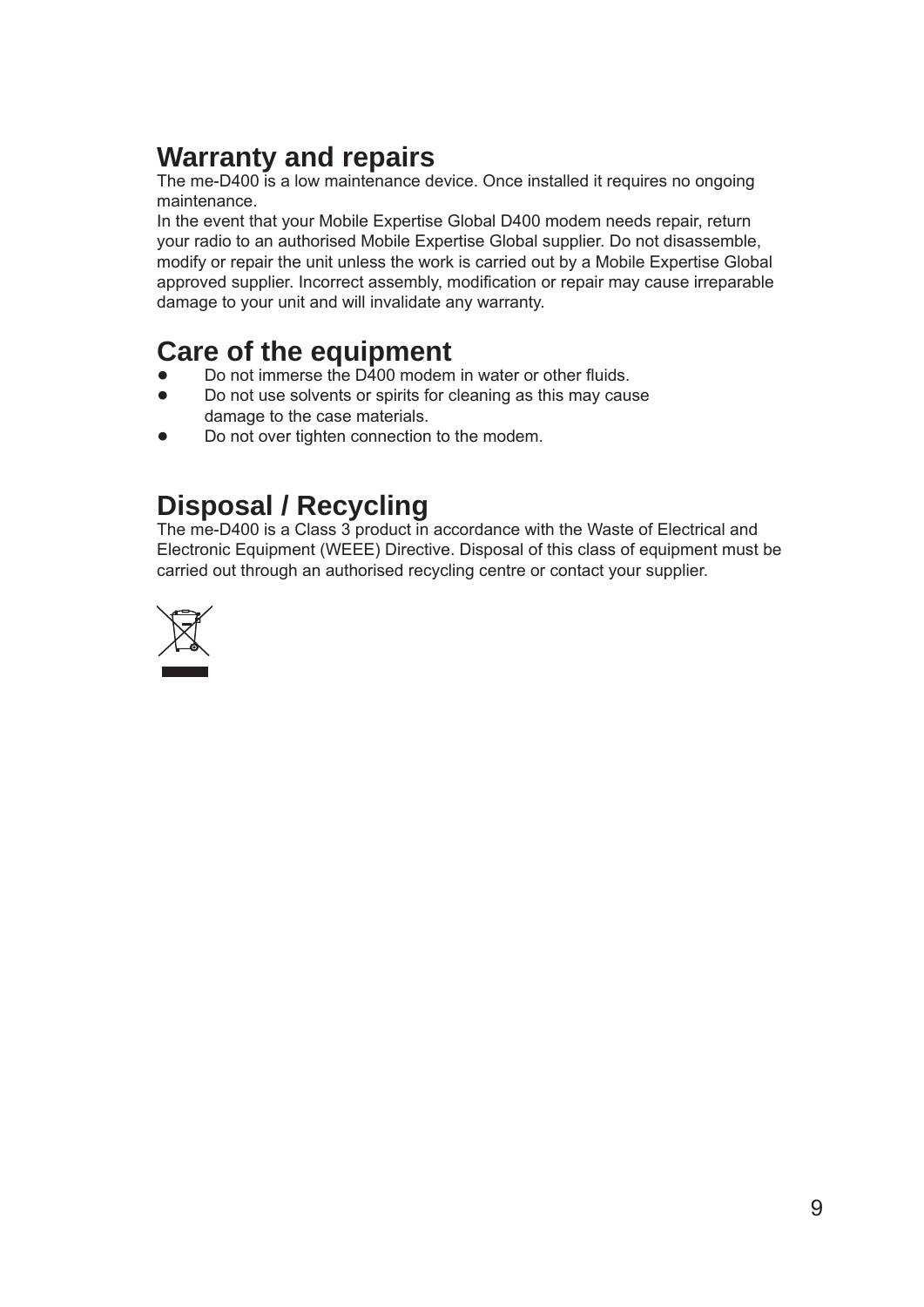### **Declaration of conformity\***

The me-D400 range is a 10 Watt Wide-band (405 to 465MHz radio data modem for use on the 8kB/s Mobitex Networks. The me-D400 also comes with an optional internal GPS module and is designated me-D400gps. This is a licenced service, restriction of use may apply in some countries.

This equipment is intended for use in:-

Austria, Belgium, Czech Republic, Cyprus, Denmark, Estonia, Finland, France, Germany, Greece, Hungary, Ireland, Italy, Latvia, Lithuania, Luxembourg, Malta, The Netherlands, Poland, Portugal, Slovakia, Slovenia, Spain, Sweden, Switzerland, United Kingdom, Iceland, Liechtenstein, Norway, Bulgaria, Romania & Turkey.

This equipment can also be used worldwide, where a relevant Mobitex network is available and where the equipment is approved for use.

We hereby declare that the above named product is in conformity to all the relevant essential requirements of Directive 1999/5/EC.

Wir möchten hiermit bekanntgeben, daß das oben genannte Produkt in Übereinstimmung mit allen erforderlichen Bedürfnissen der 1999/5/EC Direktive seht

Certificamos que el aparato es conforme con lo establecido en las disposiciones de la Directiva 1999/5/CE.

Nous déclarons que le produit référencé ci-dessus satisfait aux exigences R&TTE 1999/5/EC qui lui sont applicables.

#### **Relevant Specifications**

This is a Class II product in accordance with the R&TTE Directive, 1999/5/EC.

# $C$  $E$ 0168 $D$

\*A signed and dated Declaration of Conformity is available on request.

Note: This document and others relating to the me-D400 are available from the Mobile Expertise Global Web Site, www.mobile-expertise.co.uk.